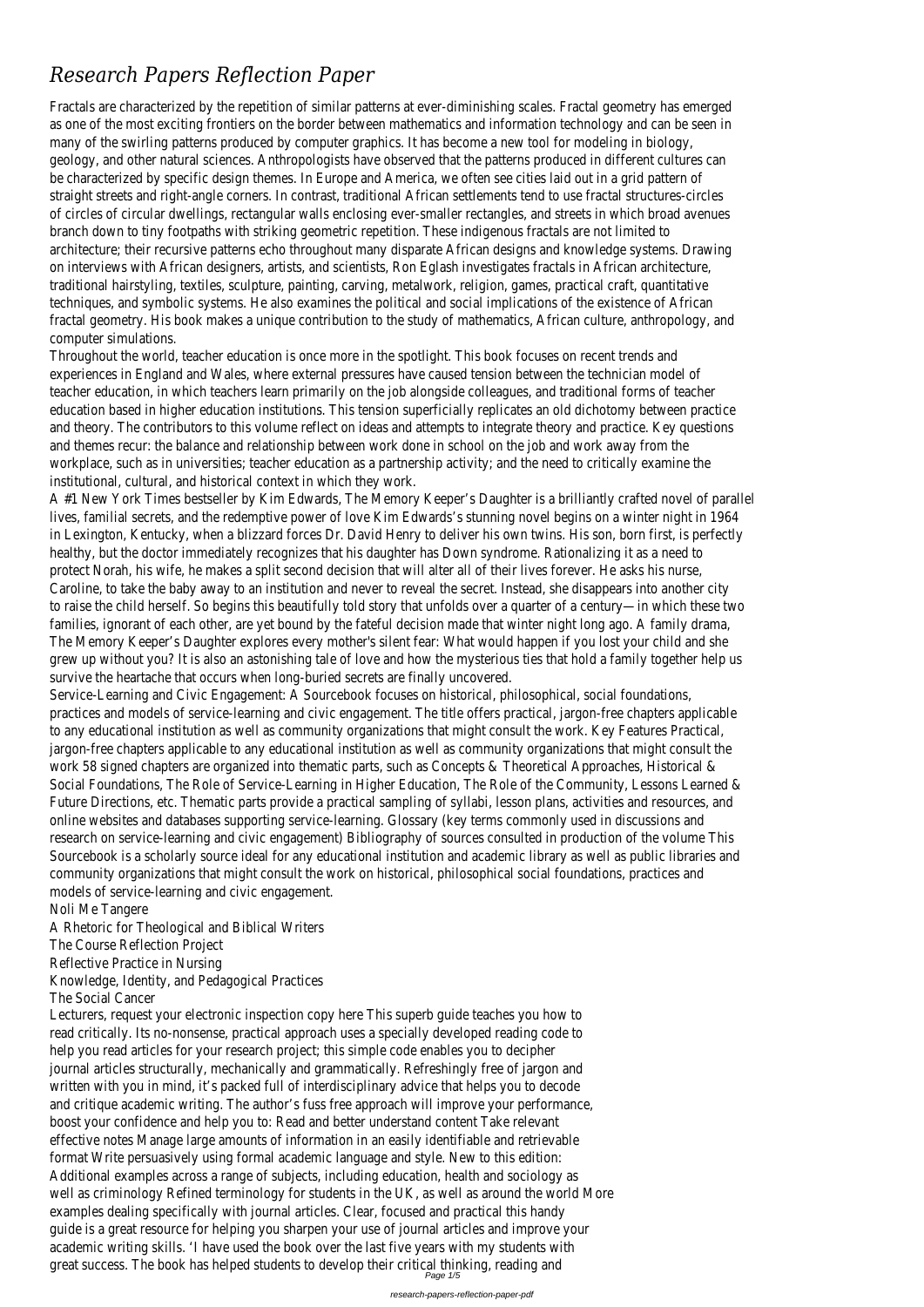writing skills and when it comes to writing a dissertation they have used the code sheet their own writing.' - Pete Allison, Head of the Graduate School of Education, University of Edinburgh SAGE Study Skills are essential study guides for students of all levels. From how to write great essays and succeeding at university, to writing your undergraduate dissertation and doing postgraduate research, SAGE Study Skills help you get the best from your time at university. Visit the SAGE Study Skills hub for tips, resources and videos on study success This book makes an urgent demand for silence. The ability to think, to reflect, and to creat are all highly dependent on regular access to silence. Yet in today's noisy, 24/7 societ silence and quiet are under threat. And the business world only makes this worse with cynic marketing strategies abusing the power of noise: ever-diminishing oases of calm are hard t find. Stuart Sim argues that we need more, not less, silence. He explains why silence matters where it matters--in our environment, in religion, philosophy, the arts, literature and science - and why the human race will suffer if we do not make space for it. The confrontation betwee the politics of noise and the politics of silence affects all of us profoundly: we cannot sta neutral on this issue.

Creative Spaces for Qualitative Researching: Living Research. This book looks inward at researchers who are seeking to live their research – to embody the principles, methodologies and ethical conduct that comprises their research strategies. And, it looks outward at the living world as the focus of qualitative research. From both perspectives the editors and authors of this book have created spaces for qualitative research that provide critical and creative frameworks for conducting and living their research. A rich variety of research voices and live are illuminated, liberated and revealed in the book. There are five sections in the bool Researching Living Practices Doing Creative Research Being a Creative Researcher Co-Creating Qualitative Research in Creative Spaces Becoming Transformed Through Creative Research. Year after year, Rafe Esquith's fifth-grade students excel. They read passionately, far above their grade level; tackle algebra; and stage Shakespeare so professionally that they often wow the great Shakespearen actor himself, Sir Ian McKellen. Yet Esquith teaches at an L.A. innercity school known as the Jungle, where few of his students speak English at home, and many are from poor or troubled families. What's his winning recipe? A diet of intensive learning mixed with lot of kindness and fun. His kids attend class from 6:30 A.M. until well after 4:00 P.M., right through most of their vacations. They take field trips to Europe and Yosemite. They play rock and roll. Mediocrity has no place in their classroom. And the results follow them for life, as they go on to colleges such as Harvard, Princeton, and Stanford. Possessed by a fierce idealism, Esquith works even harder than his students. As an outspoken maverick of public education (his heroes include Huck Finn and Atticus Finch), he admits to significant mistakes and heated fight with administrators and colleagues. We all—teachers, parents, citizens—have much to learn from his candor and uncompromising vision.

But Can I Start a Sentence with "But"?

Confronting the Politics and Culture of Noise

There Are No Shortcuts

Writing Theology Well

Reflection In The Writing Classroom

Using Authentic Assessment in Information Literacy Programs

*A working guide for students conducting theological writing and research on theology and biblical studies courses, this book integrates the disciplines of writing, rhetoric, and theology, to provide a standard text for the teaching and mentoring of writing across the theological curriculum.As a theological rhetoric, it also encourages excellence in theological writing in the public domain by helping to equip students for their wider vocations as writers, preachers, and communicators in a variety of ministerial and professional contexts. This 2nd Edition includes new chapters on 'Writing Theology in a New Language', which explores the linguistic and cultural challenges of writing theology well in a non-native language, and 'Writing and Learning Theology in an Electronic Age', addressed to distance learning students learning to write theology well from online courses, and dealing with the technologies necessary to do so.*

*Universities are increasingly criticised for their limited relevance to a globalized and unequal world. Drawing on research from over*

*27 countries, this book outlines new directions for universities and the need to rethink the education that they provide based on the experiences of schools of international development studies.*

*This handbook, which serves as a follow-up text to The Palgrave Handbook of Experiential Learning In International Business, reviews theoretical and empirical approaches of experiential learning pedagogy, and its role in increasing the effectiveness in teaching and learning of international business, and also, in the incorporation of international business-related concepts and competences in business and non-business programs. This edition offers a broader and updated perspective on experiential learning pedagogy for international business and management, and beyond. The first part provides an updated overview of the theories of experiential learning and effectiveness of teaching and learning in international business through the use of experiential learning projects. Part two provides a collection of specific applications of experiential learning in International Business and related fields. This handbook is a one-stop source for international managers, business educators, and trainers seeking to either select and use an existing experiential learning project or develop new projects and exercises of this kind. First Published in 1985. Routledge is an imprint of Taylor & Francis, an informa company.*

*Managing Conflict in a World Adrift*

*Curriculum, Learning, and Teaching Advancements in Online Education A Guide to Teaching and Learning Methods*

*African Fractals*

Page 2/5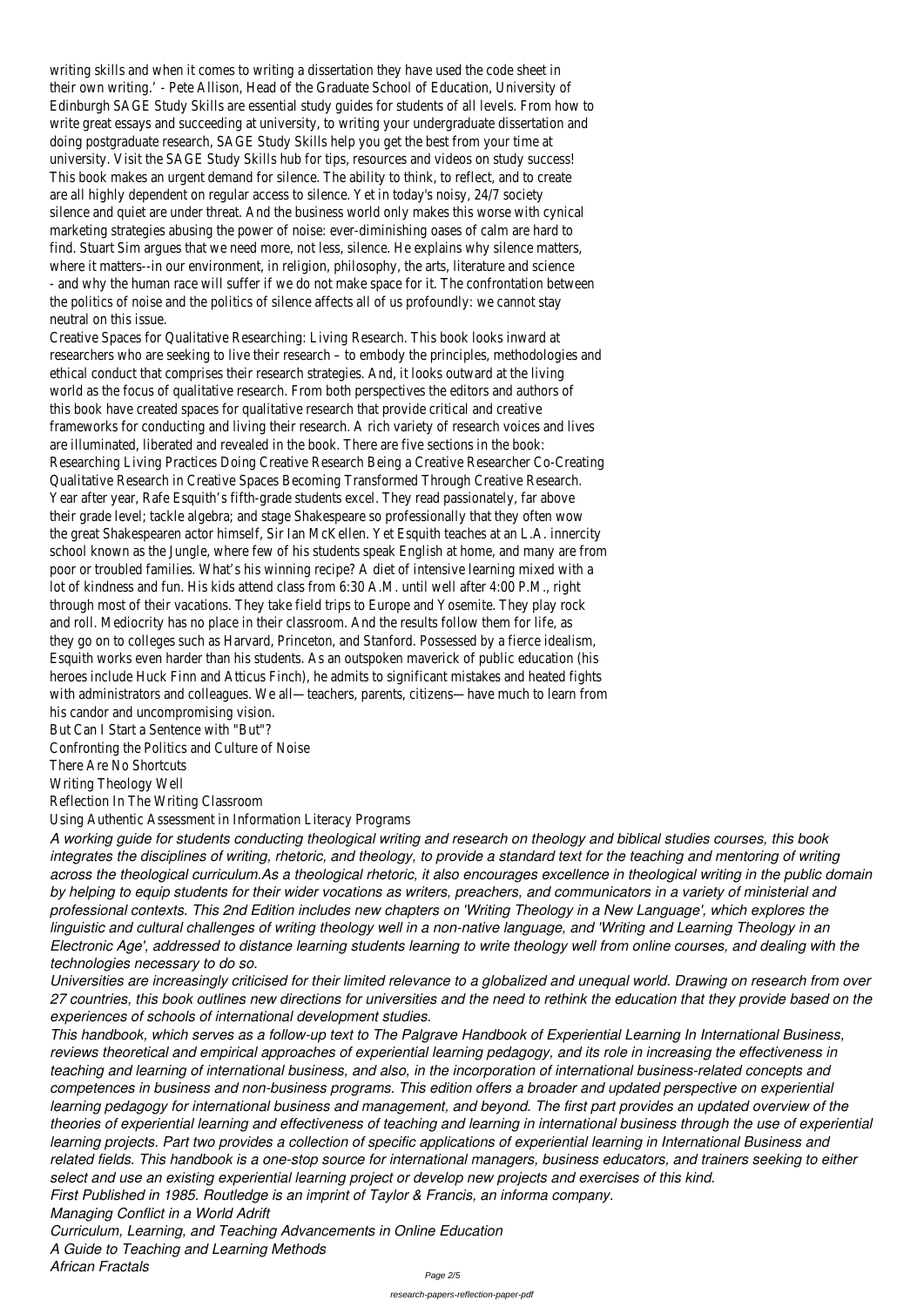## *Research and Writing in the Seminary*

### *The Reflective Practice Guide*

*Although web-based technologies have greatly influenced our society, only recently has its impact affected educational practices. Curriculum, Learning, and Teaching Advancements in Online Education highlights the models and frameworks that have been effective in the development of online education into the classroom. By bringing together knowledge and experience, this book allows educational technologies to be evaluated in a more dynamic context. It is suitable for teachers, researchers, and academic experts interested in rethinking the fundamental processes of teaching and learning.*

*In its creative integration of the disciplines of writing, rhetoric, and theology, Writing Theology Well provides a standard text for theological educators engaged in the teaching and mentoring of writing across the theological curriculum. As a theological rhetoric, it will also encourage excellence in theological writing in the public domain by helping to equip students for their wider vocations as writers, preachers, and communicators in a variety of ministerial and professional contexts.*

*Introduction to Critical Reflection and Action for Teacher Researchers provides crucial direction for educators looking to improve their teaching and maximise learning. While many students can grasp the basic elements of researching their practice and can write about practitioner research, some need guidance and assistance to reflect meaningfully on their teaching practice so as to articulate their educational values. This book provides this guidance. By exploring how to engage in an authentic, practical and personalised framework, the book encourages critical reflection and action on educational practice. Moving through the process of reflecting on practice, engaging in critical thinking and planning and taking action, it helps the reader to subsequently generate educational theory from their own personal learning. Examples from the authors' experiences illustrate the issues raised in each section, with 'Pause and Reflect' activities, guidelines for conducting a research project and annotated further reading available for every chapter. Introduction to Critical Reflection and Action for Teacher Researchers is based on the idea that reflection is in itself a deliberate action and something we must live - it is key to understanding our practice and is a core component of action research. This book is a valuable guide for teachers, trainee teachers and researchers interested in reflecting on and enhancing their teaching practice.*

*This unique collection on Research in Teaching and Learning explores particular research approaches and brings to the forefront challenges, questions, and considerations specific to the methods used and not just the disciplinary areas in which the research was conducted.*

*The SAGE Sourcebook of Service-Learning and Civic Engagement*

*Foreign Affairs Research Papers Available*

*Re-Imagined Universities and Global Citizen Professionals Manifesto for Silence*

*Critical Reflection on Research in Teaching and Learning Modern Computing and Indigenous Design*

**Elegant ideas deserve elegant expression. Sword dispels the myth that you can't get published without writing wordy, impersonal prose. For scholars frustrated with disciplinary conventions or eager to write for a larger audience, here are imaginative, practical, witty pointers that show how to make articles and books enjoyable to read—and to write.**

**This book highlights innovative approaches to preparing secondary mathematics teachers. Based on empirical findings gathered in several countries on five continents, it provides a wealth of best practices for preparing secondary mathematics teachers, and discusses issues related to their professional and personal growth, such as identity, content knowledge, and pedagogical content knowledge which also includes knowledge of integrating technology into teaching and learning mathematics. Divided into four parts, the book focuses on field experiences, technologies, tools and resources, teacher knowledge, and teacher professional identities. Some of the main threads running through the book are: the importance of university and school partners working together to ensure preservice secondary mathematics teacher' success in developing pedagogical strategies that lead toward students' mathematical engagement and achievement; the critical need for preservice secondary mathematics teachers to develop strong content knowledge and pedagogical content knowledge; and the importance of providing opportunities, during pre-service education, for developing prospective teachers ́professional identities.**

**According to Raybeck, the solitary dictum that best characterizes fieldwork is Things go awry. In this spirited account of his time spent in Southeast Asia, Raybeck describes several adventures and misadventures involving field research, as well as the understanding, humility and bruises that these experiences leave behind. Since fieldwork is situated, Raybecks treatment also includes rich descriptions of Kelantanese society and culture, addressing such topics as kinship, linguistics, gender relations, economics, and political structures. Through the lively pages of this narrative, readers gain insight into the human dimension of the fieldwork undertaking, a sense of how the anthropologist builds rapport in a research setting, and how reliable information is obtained. This practical, "how-to" book for beginning seminary students offers step-by-step guidelines for typical writing assignments at the master's level. Chapters are included on the most basic and common types of writing in seminary: theological book reviews, exegetical papers, theological essays or summaries, reflection papers, research papers, and sermons. Practical, immediately relevant topics offer guidelines students can use as soon as they need them--as they begin the research and writing process. Content is accessible to all students, including those with no writing or theological background and second-career students who finished undergraduate study many years prior to entering seminary. Included in each chapter are samples of each type of paper, with step-bystep commentary to help beginning students understand the process for writing each type of paper. A Novel Reflections and Extensions on Key Papers of the First Twenty-Five Years of Advances Resources in Education Introduction to Critical Reflection and Action for Teacher Researchers Faculty Reflections on Teaching Service-Learning Reflective Writing** *Would you like to develop some strategies to manage knowledge deficits, near misses and mistakes in practice? Are you looking to improve your reflective writing for your portfolio, essays or assignments? Reflective practice enables us to make sense of, and learn from, the experiences we have each day and if nurtured properly can provide skills that will you come to rely on throughout your nursing career. Using clear language and insightful examples, scenarios and case studies the third edition of this popular and bestselling book shows you what reflection is, why it is so important and how you can use it to improve your nursing practice. Key*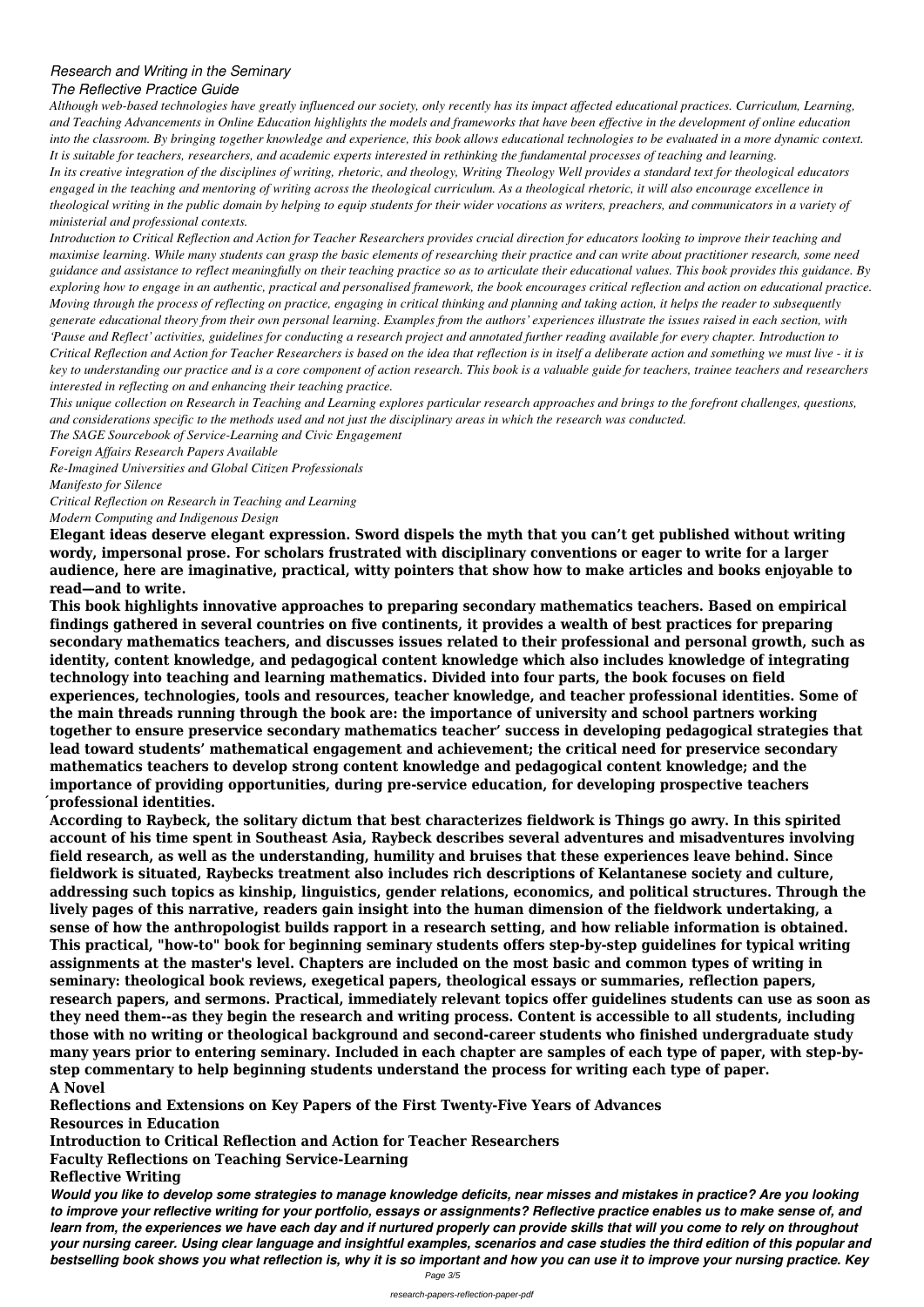*features: · Clear and straightforward introduction to reflection directly written for nursing students and new nurses · Full of activities designed to build confidence when using reflective practice · Each chapter is linked to relevant NMC Standards and Essential Skills Clusters*

*"The eagerly anticipated follow up to Leashing the Dogs of War. In the midst of a global political shift where power moves from central institutions to smaller, more disbursed units, another landmark text edited by Chester A. Crocker, Fen Osler Hampson and Pamela Aall provides essential insights and practical guidance. In Managing Conflict in a World Adrift, 40 of the world's leading international affairs analysts examine the relationship between political, social or economic change and the outbreak and spread of conflict. They then consider what this means for conflict management." --*

*Service-learning is entering a post-initiatory phase. At tertiary institutions of all types and sizes, service-learning programs are common and service-learning requirements for graduation are growing in popularity. Taken together -- alongside continued faculty interest in effective teaching -- these factors have raised the visibility and popularity of service-learning. Now the greater need in service-learning is not to prove the need for, or efficacy of, service-learning, but to turn the focus squarely back on practice. Following established best practice is not enough; instructors also need to reflect on how this fits within the specific context and application of each unique course and service-learning partnership. While there are many excellent resources that detail best practice and showcase exemplary service-learning courses, faculty reflection and course revision often goes unmentioned. In response to the lack of attention on the role of reflection and course revision, we convened groups of faculty from a variety of disciplines to reflect deeply on their courses, paying specific attention to obstacles and challenges. These conversations were converted to articles for this edited collection, each chapter representing the process of reflection and revision and serving as a guide to develop effective practice in varied curricular contexts. This text contributes to the body of literature on service-learning in a unique and practical manner. Faculty teaching or interested in teaching service-learning classes would benefit from this text as well as university administrators and community service directors involved in service-learning at a programmatic and institutional level. This book should be marketed to faculty teaching disciplinary service-learning classes and service-learning pedagogy classes and administrative offices involved in service-learning. This could be a supplementary text for graduate-level pedagogy courses. Higher education institutional libraries would benefit from this text, as well as the national and state campus compact offices.*

*Since the 1980s, the concept of Reflective Practice has gained in popularity and is now a major component of teacher education and professional development programs worldwide. This book is one of the first to show how this technique can be embraced by language teachers. It makes sense that for those whose job it is to teach writing, a good way to be reflective is by writing regularly about their work. Reflective Writing for Language Teachers shows language teachers how they can use writing as a way to subject their beliefs and practices to critical reflection and offer them a means of using this type of reflective practice for professional development purposes.When language teachers write about various facets of their work over a period of time, and then read over their entries looking for patterns in their own thoughts, they may uncover aspects of their practice that they had not realized before beginning to write reflectively. Reflective writing develops language teachers' understanding of their practice and also leads to a clarification of the values and assumptions that underlie those practices.*

*Stylish Academic Writing*

*Reflective Writing for Language Teachers*

*Turning Experience into Learning*

*Action and Reflection in Teacher Education*

*Tools, Techniques, and Strategies*

*Scientific Papers of the Bureau of Standards*

*Yancey explores reflection as a promising body of practice and inquiry in the writing classroom. Yancey develops a line of research based on concepts of philosopher Donald Schon and others involving the role of deliberative reflection in classroom contexts. Developing the concepts of reflection-in-action, constructive reflection, and reflectionin-presentation, she offers a structure for discussing how reflection operates as students compose individual pieces of writing, as they progress through successive writings, and as they deliberately review a compiled body of their work-a portfolio, for example. Throughout the book, she explores how reflection can enhance student learning along with teacher response to and evaluation of student writing. Reflection in the Writing Classroom will be a valuable addition to the personal library of faculty currently teaching in or administering a writing program; it is also a natural for graduate students who teach writing courses, for the TA training program, or for the English Education program.*

*This essential guide to study skills takes social work students through every step of*

*their degree journey, providing them with the academic tools they will need to thrive along the way. Inventively informed by the insights and reflections of qualifying students, the book offers effective guidance that is grounded in real experience of the social work degree. It is particularly suited to those in their early years of study and supports students as 'social workers in the making'. With reflective questions, handy practical tips and links to helpful websites, this accessible handbook is the perfect study companion for every student on the path to professional qualification. Structured like an old-school mix-tape, Stuff I've Been Feeling Lately is Alicia Cook's lyric message to anyone who has dealt with addiction. "Side A" touches on all aspects of the human condition: life, death, love, trauma, and growth. "Side B" contains haunting black-out remixes of those poems.*

*Traditional classrooms are fast becoming a minority in the education field. As technologies continue to develop as a pervasive aspect of modern society, educators must be trained to meet the demands and opportunities afforded by this technology-rich*

Page 4/5